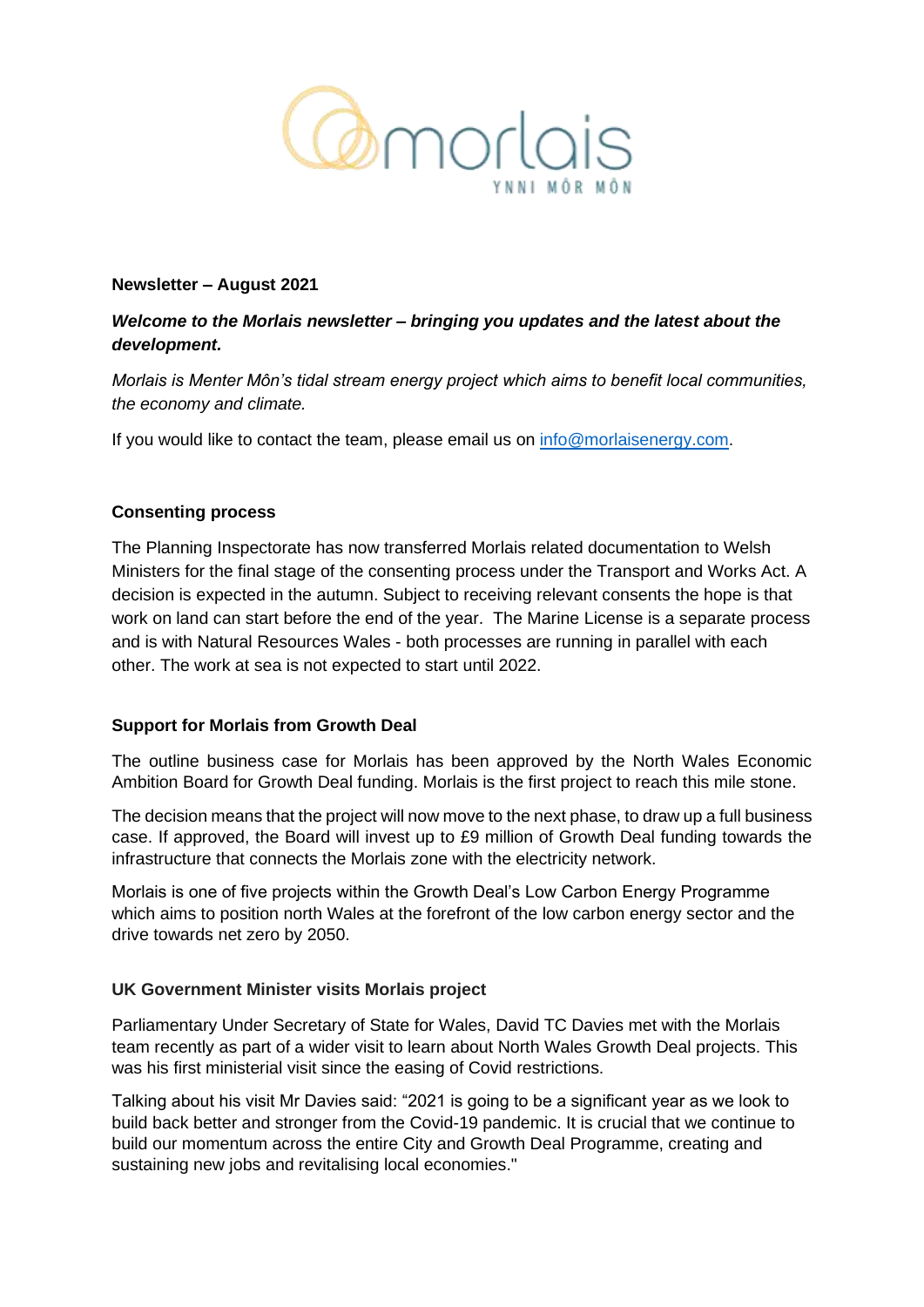

*Parliamentary Under Secretary of State for Wales, David TC Davies*

### **Tidal energy creating a platform to develop skills and supply chain**

Two new forums have been launched recently to promote the skills and supply chain opportunities from Morlais.

Ever since Morlais was set up, Meter Môn has been keen to put local skills, jobs and supply chain at the heart of the development. The new groups will ensure that this happens from the beginning to make the most of the opportunities and to reinforce the commitment to ensure the scheme benefits the local community.

By bringing together experts from across training and economic development sector, the aim is to highlight the job and business opportunities from the project as well as look at the skills required. It will also give members a chance to look at potential gaps in local skills and supply and to work with schools as well as further and higher education and local companies to plug those gaps.

### **Reaching out to future workforce**

Morlais had the opportunity to take part in another virtual session with Careers Wales. At the event Project Officer, Gwenan Owen spoke to parents and students about the potential career opportunities which Morlais would bring as well as the training needed locally.

Gwenan has also taken part in a session for secondary school pupils in partnership with STEM Gogledd as part of M-SParc's Clwb Sbarci. The Club promotes STEM subjects to local school children and young people and highlights the opportunities within the low carbon sector.